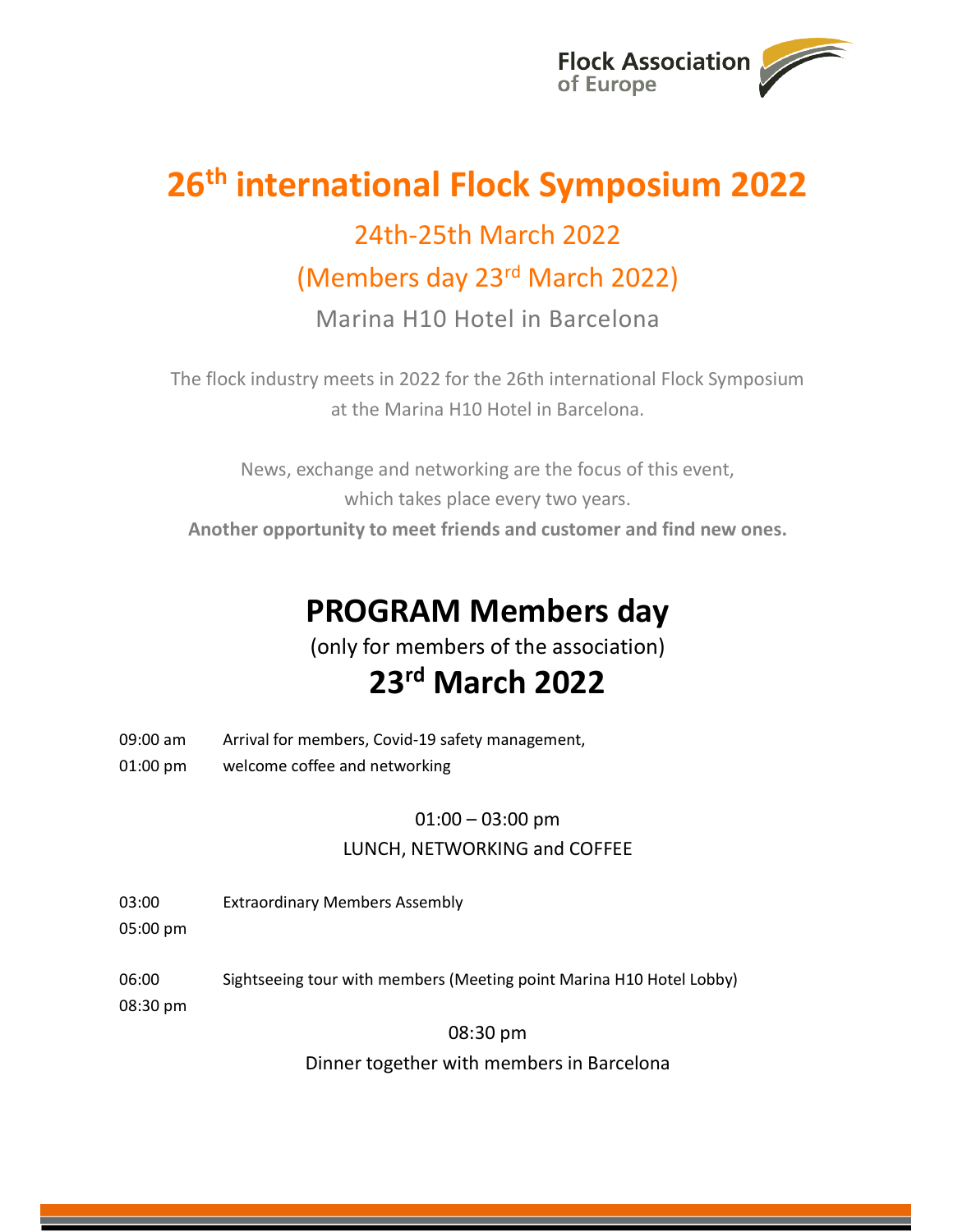

# PROGRAM 1<sup>st</sup> day Symposium 24th March 2022

- 09:00 Arrival and registrations participants Symposium
- 10:00 am and Covid-19 safety management
- 10:00 Opening Symposium Welcome from the board
- 10:15 am
- 10:15 AMNI SOUL ECO®, the only biodegradable polyamide 6.6 fibers in the world 11:00 am Florent Cottin (Polytechnyl SAS - Groupe DOMO)

#### $11:00 - 11:45$  am

#### COFFEE BREAK and NETWORKING

- 11:45 am Geometries in electrostatics 3D printing open up completely new possibilities 12:30 pm Olav Schnier (Schnier Elektrostatik GmbH)
- 

#### 12:30 Flock feels good!

01:15 pm Kirsten Hardie (Associate Professor National Teaching Fellow)

#### 01:15 – 03:00 pm

#### LUNCH and NETWORKING

- 03:00 Sustainability and energy management in the flock industry
- 03:45 pm Michael Wagner (Maag Flock GmbH)
- 03:45 Flock. Our Future has a history.
- 04:30 pm David Capdevila (Velutex Flock S.A.)

#### 04:30-07:30 pm

#### COFFEE and NETWORKING

07:30 pm Shuttle to the location (Meeting point: Marina H10 Hotel Lobby) 08:00 pm Celebrate 75 years of Velutex